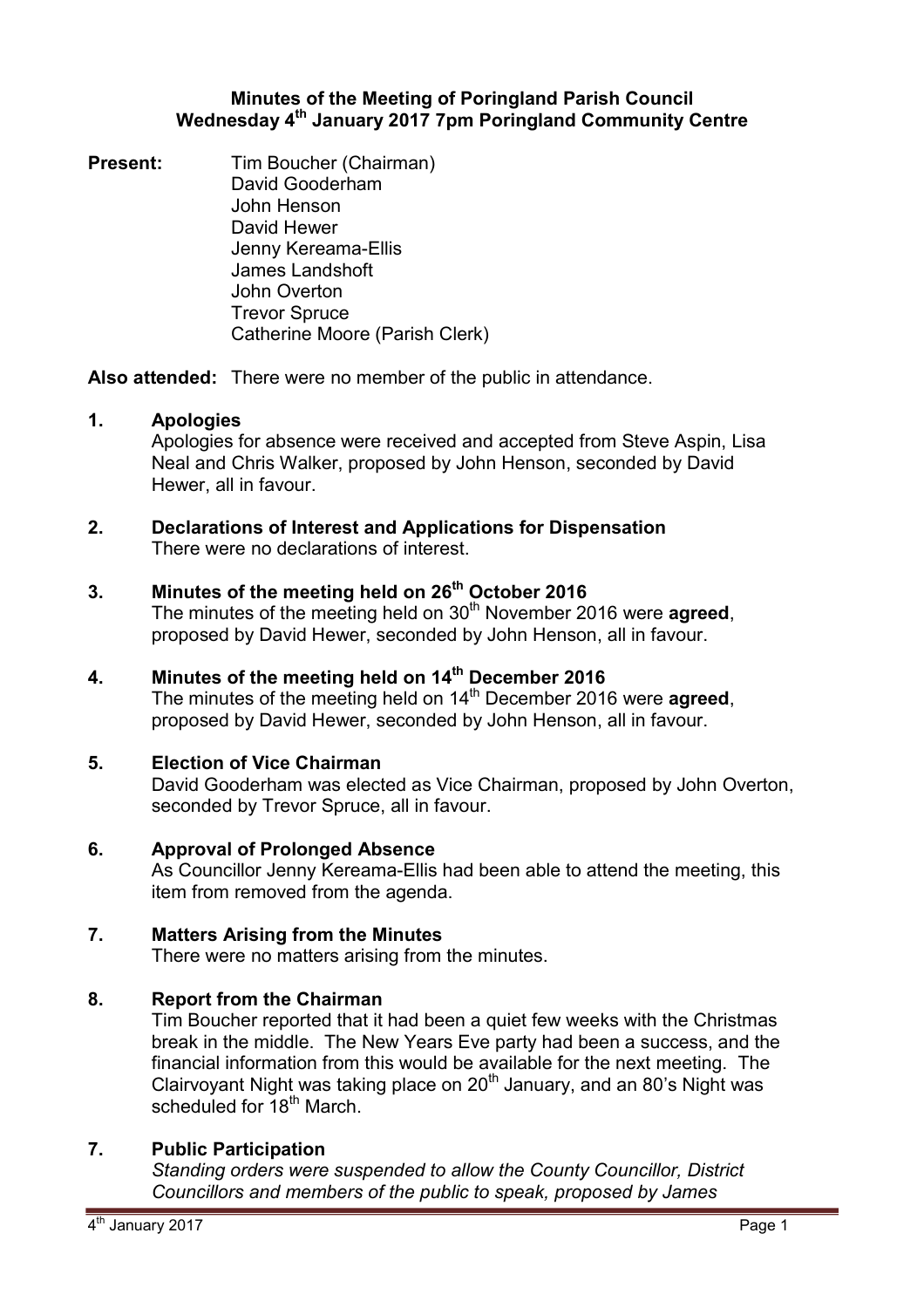*Landshoft, seconded by David Hewer, all in favour.* 

### **a)** District Councillors

John Overton reported that things had been quiet with the Christmas break. John had been dealing with issues around the Heath Farm phase 1 problems, and phase 2 planning. The responses from the planning authority had not been satisfactory and the local MP was involved. John asked for comments on the officer reply so that he could collate an overall response for Richard Bacon.

- **b)** County Councillor Not present.
- **c)** Public Participation None.

*Standing orders were reinstated.* 

#### **10. Planning**

- **a)**  Applications Received
- **i)**  2016/2864 The Old Mission Hall, Bungay Road: Erection of a new curved glazed canopy above main entrance door.

Tim Boucher had viewed the plans and visited the site. It was **agreed** to support the application. Proposed by John Henson, seconded by David Gooderham, all in favour. **Clerk**

- **b)**  Permission Granted
- **i)**  2016/2254 Land south of 40 The Street: Variation of condition 1 of planning permission 2016/0498 (Conversion of barn into 2no dwellings with garage) – amended drawings to include additional roof lights and changes to garage.

### **APPROVED**

- **ii)**  2016/2293 Devlin Drive: Crown clean and reduction of western limb (TPO). **APPROVED**
- **iii)**  2016/2594 & 5 Trafalgar Square: Crown clean (TPO). **APPROVED**
- **iv)**  2016/2596 Community Centre, Overtons Way: Crown clean (TPO).

**APPROVED** 

# **11. Correspondence and Consultations**

There were no correspondence or consultation documents for consideration.

#### **12. Finance**

**a)**  Receipts, Payments, Outstanding Invoices and Bank Reconciliation The bank reconciliation, outstanding invoices, receipts and payments for November 2016 were presented. It was **agreed** to accept those documents, proposed by John Henson, seconded by James Landshoft, all in favour.

### **b)** Accounts for Payment

It was **agreed** to pay the following accounts, proposed by James Landshoft,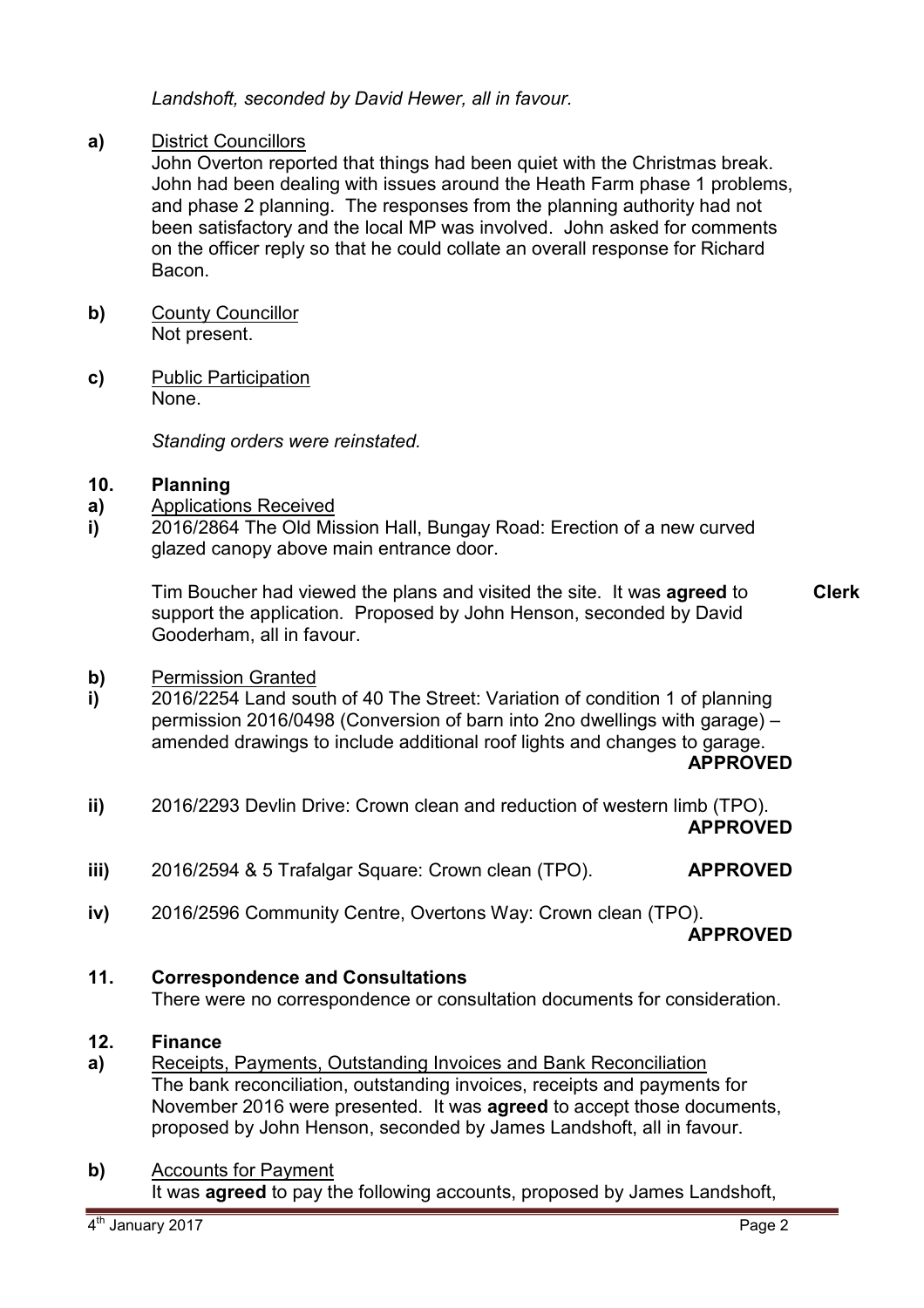seconded by David Hewer, all in favour.

|                                    | <b>Staff Salaries</b>               | £5,066.13 |
|------------------------------------|-------------------------------------|-----------|
| <b>HMRC</b>                        | PAYE, NIC, Student Loan             | £1,932.39 |
| <b>Norfolk Pension Fund</b>        | Superannuation                      | £1,804.54 |
| Microshade VSM                     | <b>Hosted IT</b>                    | £138.36   |
| BT                                 | <b>Telephone and Broadband</b>      | £39.30    |
| Barclaycard                        | Various                             | £911.85   |
| <b>South Norfolk Council</b>       | Rates                               | £268.00   |
| Anglian Water                      | <b>Comm Centre Water</b>            | £45.00    |
| <b>ESPO</b>                        | <b>Comm Centre Gas</b>              | £23.63    |
| <b>Total Gas &amp; Power</b>       | <b>Comm Centre Electric</b>         | £1,278.79 |
| <b>Spruce Landscapes</b>           | <b>Comm Centre Grounds</b>          | £226.00   |
| The Alarm Company                  | <b>Fire Alarm Maintenance</b>       | £312.00   |
| Pitkin & Ruddock                   | Air Conditioning Maintenance        | £780.00   |
| South Norfolk Council              | <b>Comm Centre Premises Licence</b> | £70.00    |
| WorldPay                           | <b>Card Machine</b>                 | £0.35     |
| Veolia                             | Waste                               | £98.81    |
| <b>Spruce Landscapes</b>           | <b>Burial Grounds Maintenance</b>   | £750.00   |
| <b>Spruce Landscapes</b>           | Drainage Works                      | £1,896.00 |
| <b>MCL Mechanical Services</b>     | <b>Water Regulations Works</b>      | £157.35   |
| <b>Acacia Tree Surgery</b>         | <b>PICUS Test</b>                   | £270.00   |
| <b>Bibby Factors Manchester</b>    | Royal Oak Bus Shelter               | £3,573.00 |
| L Gooderham                        | <b>Laundry Allowance</b>            | £30.00    |
| A Morris                           | <b>Clairvoyant Night</b>            | £120.00   |
| <b>Hugh Crane Cleaning Eqt</b>     | <b>Cleaning Materials</b>           | £577.71   |
| M Grapes                           | <b>Cupboard Roller Door</b>         | £237.00   |
| Norman Wenn                        | <b>Skip Hire</b>                    | £150.00   |
| <b>J&amp;A Saunders</b>            | <b>Window Cleaning</b>              | £30.00    |
| <b>Cooks Blinds &amp; Shutters</b> | <b>Cupboard Roller Door</b>         | £1,053.60 |
| <b>Glasdon UK Limited</b>          | <b>Bin Liner</b>                    | £44.25    |
| <b>NPS Group Ltd</b>               | <b>DEC Assessment</b>               | £336.00   |
| R Overton                          | <b>Pavilion Cleaning</b>            | £286.00   |
| <b>MCL Mechanical Services</b>     | <b>Boiler Servicing</b>             | £177.60   |
| <b>HouseProud Commercial Ltd</b>   | <b>Relief Caretaking</b>            | £780.89   |
| C Moore                            | Petty Cash Top Up                   | £46.20    |
| R McCarthy                         | <b>New Years Eve Expenses</b>       | £83.78    |
| K-Teas                             | <b>New Years Eve Buffet</b>         | £240.00   |

#### **13. Advisory Group and Working Group Reports**

**a)**  Finance and Governance Advisory Group

A report of the Advisory Group was received and noted. In respect of the discussions around the car park extension, it was suggested that gravel over grids might be the most hard wearing solution.

#### **14. Welcome Home and Memorial Playing Field Trust**

#### **a)**  Report of the Meeting

A report of the meeting was received and note. John Overton reported that the Designated Premises Supervisor had been changed to a member of the Football Club.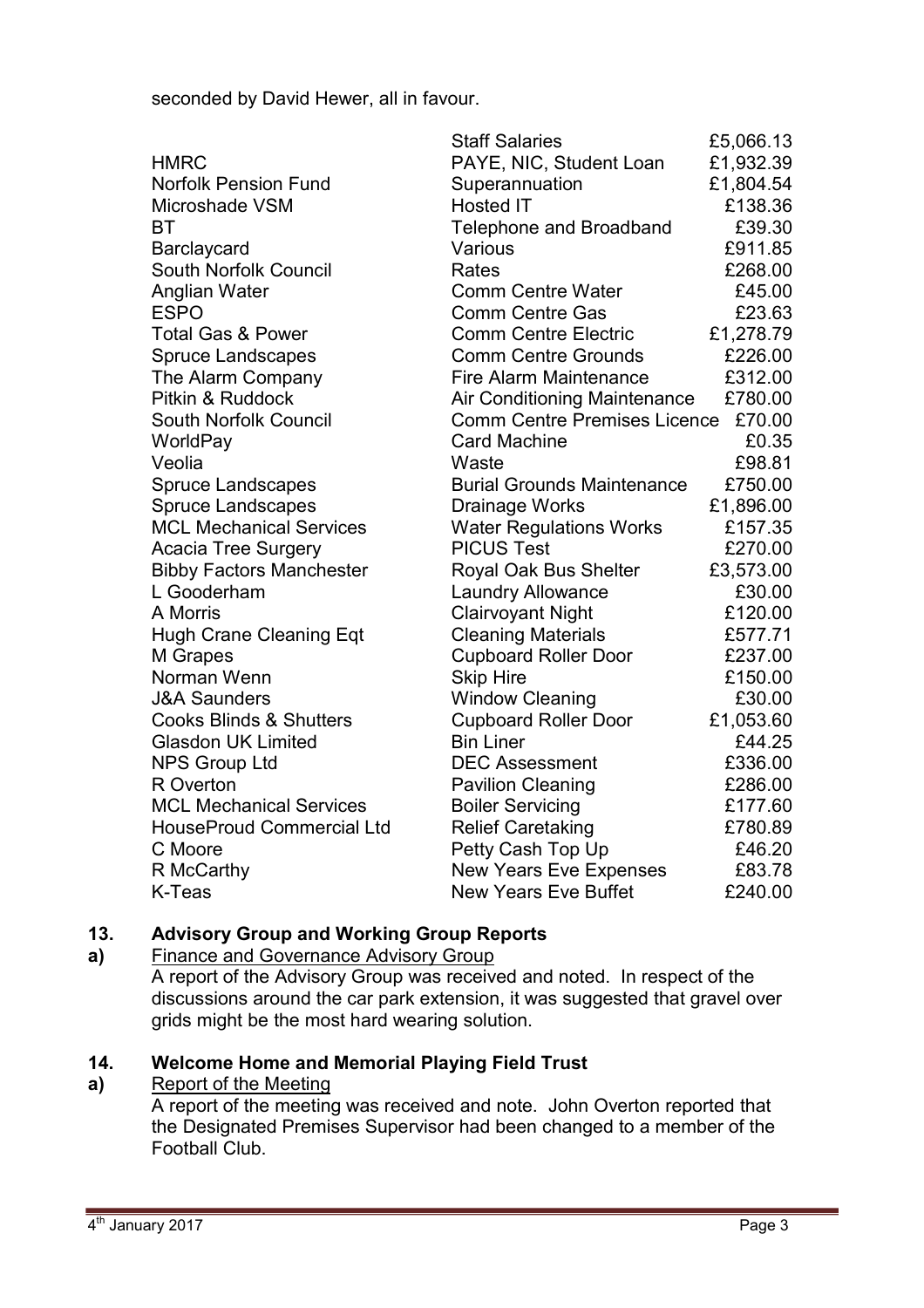### **15. Other Matters**

### **a)** Pavilion Cleaning Contract

The Clerk presented two prices for the cleaning contract. It was **agreed** to award the contract to HouseProud Commercial Ltd at a cost of £181.35 plus VAT per month, proposed by John Henson, seconded by David Hewer, all in favour. **Clerk**

### **b)** Removal of tree outside Community Centre

The Clerk referred to the PICUS test that has been carried out, which had shown that the tree had 25% solid wood and recommended removal. It was **agreed** to remove the tree at a cost of £380.00, proposed by John Henson, seconded by James Landshoft, all in favour. The Clerk noted that she would make a Tree Preservation Order application prior to works taking place. **Clerk**

### **c)** Community Emergency Co-ordinator

It was **agreed** that John Overton would be nominated as the Community Emergency Co-ordinator, proposed by John Henson, seconded by James Landshoft, all in favour. **Clerk**

### **d)** Allowance Rates

The Clerk reported that the Members Allowance Scheme, which the Council operated, had been amended slightly with new rates. It was **agreed** to adopt the new rates, proposed by John Henson, seconded by David Hewer, all in favour.

### **e)** Verge Cutting Delegated Agreement

The Clerk presented the draft Delegated Agreement for consideration. She noted that the schedule of roads was being finalised as some were in Framingham Earl either in part or in whole. It was **agreed** to enter into an agreement for delegated verge cutting as per the conditions set out, proposed by James Landshoft, seconded by David Gooderham, all in favour.

### **f)** Upgrade of Zebra Crossing to Toucan

The proposal made at the last meeting and deferred to the January meeting, to go ahead with a pedestrian survey at a cost of £3,000 to £5,000, was considered. Comments were made that other crossing points such as Norwich Road zebra crossing would benefit from lights, and that consideration should be given to the wider picture. The proposal was amended to 'the Council will consider the pedestrian survey at a later date, when funding such as Community Infrastructure Levy is available, and when further house building has been completed, and that other crossing points will be considered at the same time', proposed by David Gooderham, seconded by James Landshoft, all in favour. The amendment became the substantive motion, and was **agreed**, proposed by David Gooderham, seconded by James Landshoft, all in favour.

### **g)** Community Centre Fete 2017

The Clerk presented a report submitted by the Community Centre Manager, proposing to hold a fete in July with the support of Framingham Earl Parish Council. It was noted that the licensing implications were being explored as some activities would be licensable. It was **agreed** to support the proposal for **Clerk**the fete, and that if a license was required, that the Community Centre

**Clerk**